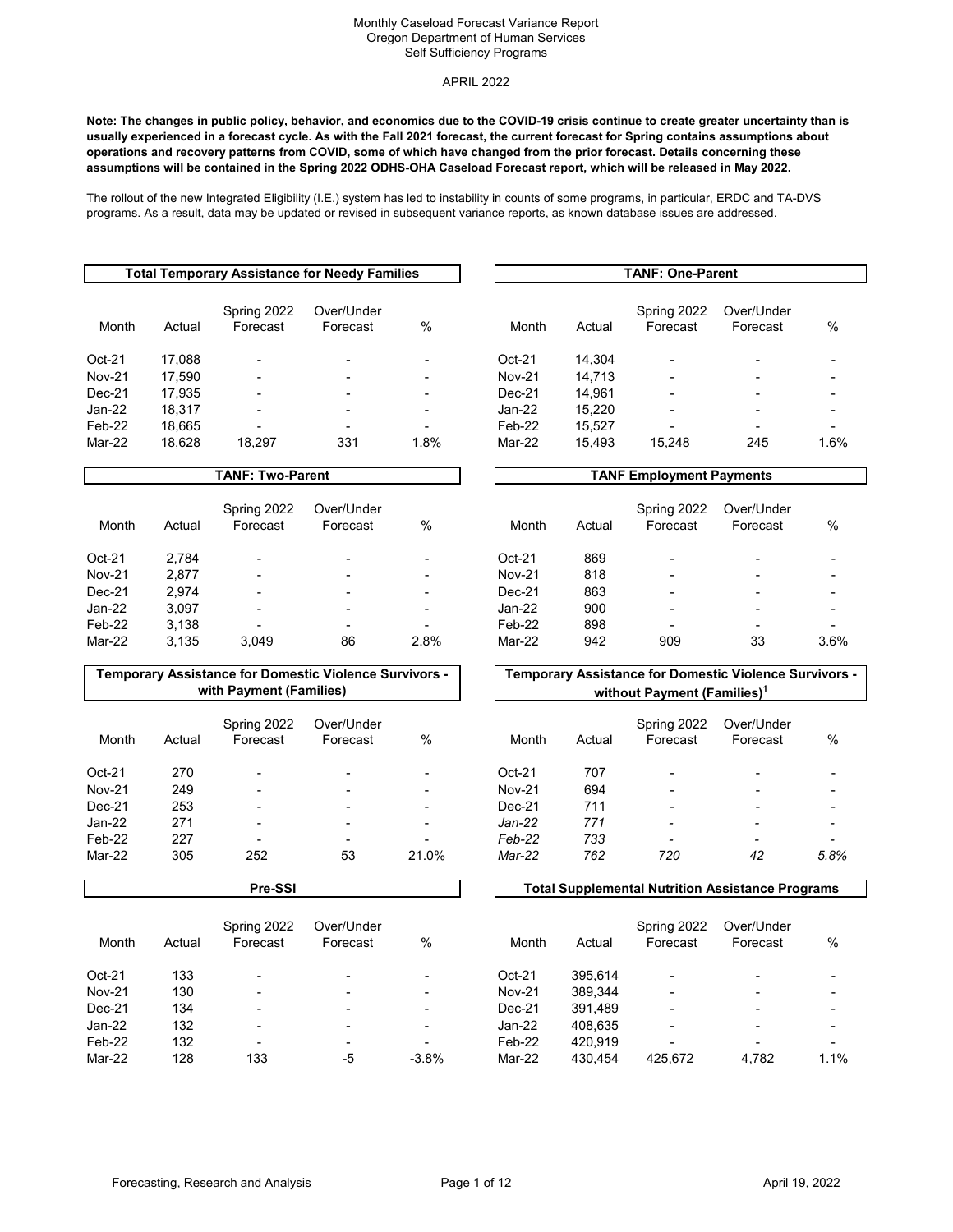#### APRIL 2022

|               |         |                          | <b>SNAP: Aging and People with Disabilities</b> |                          |               | <b>SNAP: Self Sufficiency</b> |                         |                          |                          |  |  |
|---------------|---------|--------------------------|-------------------------------------------------|--------------------------|---------------|-------------------------------|-------------------------|--------------------------|--------------------------|--|--|
| Month         | Actual  | Spring 2022<br>Forecast  | Over/Under<br>Forecast                          | %                        | Month         | Actual                        | Spring 2022<br>Forecast | Over/Under<br>Forecast   | $\%$                     |  |  |
| $Oct-21$      | 150.617 | $\overline{\phantom{0}}$ |                                                 | -                        | $Oct-21$      | 244.997                       | $\blacksquare$          |                          |                          |  |  |
| <b>Nov-21</b> | 149.946 | $\blacksquare$           |                                                 |                          | <b>Nov-21</b> | 239.398                       | ٠                       |                          |                          |  |  |
| $Dec-21$      | 150.682 | $\blacksquare$           | $\overline{\phantom{0}}$                        |                          | $Dec-21$      | 240.807                       | $\blacksquare$          | $\overline{\phantom{0}}$ | $\overline{\phantom{0}}$ |  |  |
| $Jan-22$      | 154.690 | $\blacksquare$           | $\blacksquare$                                  | $\overline{\phantom{0}}$ | Jan-22        | 253.945                       | $\blacksquare$          |                          | $\overline{\phantom{0}}$ |  |  |
| Feb-22        | 157.909 | $\blacksquare$           | $\overline{\phantom{0}}$                        |                          | Feb-22        | 263.010                       | $\blacksquare$          |                          | $\overline{\phantom{0}}$ |  |  |
| Mar-22        | 160.398 | 159,652                  | 746                                             | 0.5%                     | Mar-22        | 270.056                       | 266.020                 | 4,036                    | 1.5%                     |  |  |

#### **Employment Related Daycare (Families)2**

| Month  | Actual  | Forecast<br>Discontinued |
|--------|---------|--------------------------|
| Oct-21 | 9.524   |                          |
|        | - - - - |                          |

Nov-21 9,451<br>Dec-21 9,289 Dec-21 9,289<br>Jan-22 9,431 Jan-22 9,431 Feb-22 9,478<br>Mar-22 9.486  $Mar-22$ 

 $^{\rm 1}$  Data from November 2020 to May 2021 for this caseload are unavailable due to the rollout of the Integrated Eligibility system. Revisions will be published as soon as this data becomes available.

 *The last 3 months of TADVS without payment "actuals" are preliminary estimates and subject to change.* 

 $^2$  The rollout of the integrated eligibility system has required a revision to ERDC caseload counts. The caseload is revised from July 2020. Further revision may occur based on data updates and improved system stability.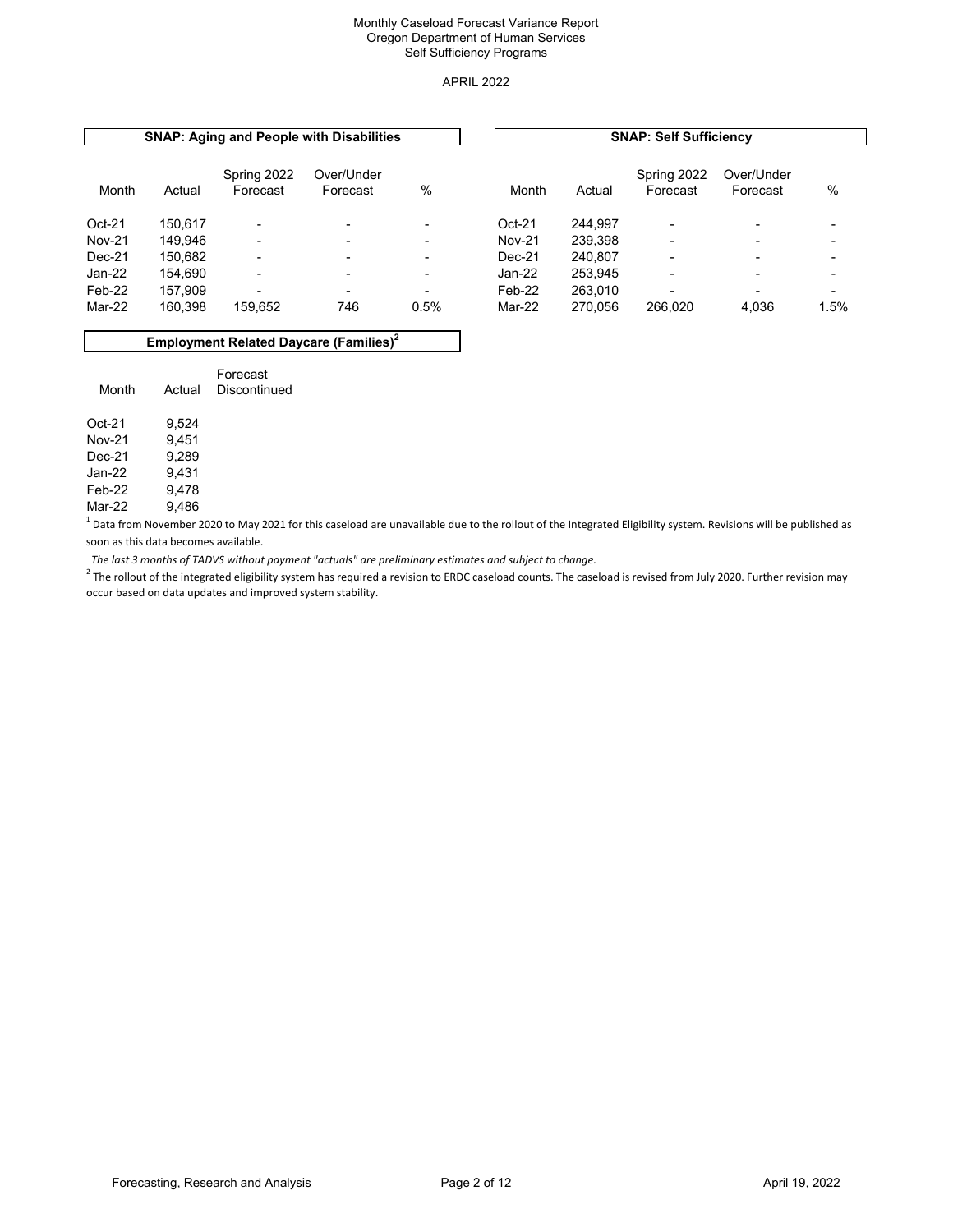# **SNAP: Self Sufficiency**

This program supplements food budgets for low-income families, individuals and seniors and people with disabilities.



| <b>Month</b>  | <b>Actual</b> | Spring 2022<br><b>Forecast</b> | <b>Over/Under Forecast</b><br>(Spring 2022) |      | <b>Fall 2021</b><br><b>Forecast</b> |          | <b>Over/Under Forecast</b><br>(Fall 2021) |
|---------------|---------------|--------------------------------|---------------------------------------------|------|-------------------------------------|----------|-------------------------------------------|
|               |               |                                |                                             |      |                                     |          |                                           |
|               |               |                                |                                             |      |                                     |          |                                           |
| May-21        | 269,035       |                                |                                             |      |                                     |          |                                           |
| <b>Jun-21</b> | 273,416       |                                |                                             |      |                                     |          |                                           |
| <b>Jul-21</b> | 263,541       |                                |                                             |      |                                     |          |                                           |
| Aug-21        | 260,201       |                                |                                             |      |                                     |          |                                           |
| Sep-21        | 250,075       |                                |                                             |      |                                     |          |                                           |
| <b>Oct-21</b> | 244,997       |                                |                                             |      | 239,848                             | 5,149    | 2.1%                                      |
| <b>Nov-21</b> | 239,398       |                                |                                             |      | 240,489                             | $-1,091$ | $-0.5%$                                   |
| <b>Dec-21</b> | 240,807       |                                |                                             |      | 236,513                             | 4,294    | 1.8%                                      |
| Jan-22        | 253,945       |                                |                                             |      | 232,706                             | 21,239   | 9.1%                                      |
| Feb-22        | 263,010       |                                |                                             |      | 230,504                             | 32,506   | 14.1%                                     |
| Mar-22        | 270,056       | 266,020                        | 4,036                                       | 1.5% | 228,382                             | 41,674   | 18.2%                                     |
| Apr-22        |               | 274,549                        |                                             |      | 228,006                             |          |                                           |
| May-22        |               | 282,136                        |                                             |      | 216,151                             |          |                                           |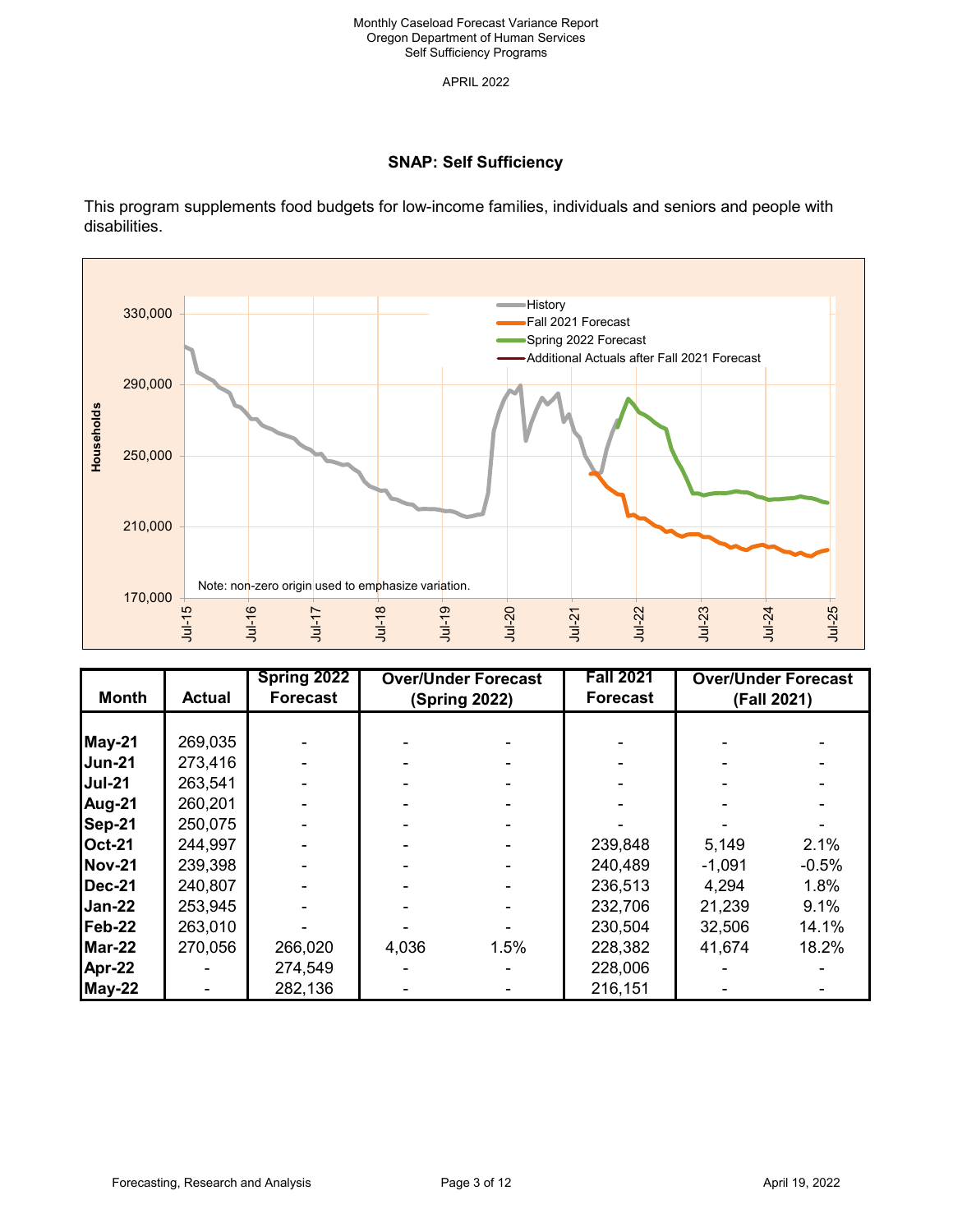# **SNAP: Aging and People with Disabilities**

This program supplements food budgets for low-income families, individuals and seniors and people with disabilities.



| <b>Month</b>  | <b>Actual</b> | Spring 2022<br><b>Forecast</b> | <b>Over/Under Forecast</b><br><b>(Spring 2022)</b> |      | <b>Fall 2021</b><br><b>Forecast</b> | <b>Over/Under Forecast</b><br>(Fall 2021) |         |
|---------------|---------------|--------------------------------|----------------------------------------------------|------|-------------------------------------|-------------------------------------------|---------|
|               |               |                                |                                                    |      |                                     |                                           |         |
| May-21        | 148,632       |                                |                                                    |      |                                     |                                           |         |
| Jun-21        | 150,077       |                                |                                                    |      |                                     |                                           |         |
| <b>Jul-21</b> | 150,134       |                                |                                                    |      |                                     |                                           |         |
| Aug-21        | 150,339       |                                |                                                    |      |                                     |                                           |         |
| Sep-21        | 150,007       |                                |                                                    |      |                                     |                                           |         |
| <b>Oct-21</b> | 150,617       |                                |                                                    |      | 148,882                             | 1,735                                     | 1.2%    |
| <b>Nov-21</b> | 149,946       |                                |                                                    |      | 150,334                             | $-388$                                    | $-0.3%$ |
| <b>Dec-21</b> | 150,682       |                                |                                                    |      | 150,398                             | 284                                       | 0.2%    |
| Jan-22        | 154,690       |                                |                                                    |      | 149,246                             | 5,444                                     | 3.6%    |
| Feb-22        | 157,909       |                                |                                                    |      | 149,339                             | 8,570                                     | 5.7%    |
| Mar-22        | 160,398       | 159,652                        | 746                                                | 0.5% | 149,708                             | 10,690                                    | 7.1%    |
| Apr-22        |               | 162,975                        |                                                    |      | 149,886                             |                                           |         |
| May-22        |               | 165,619                        |                                                    |      | 145,831                             |                                           |         |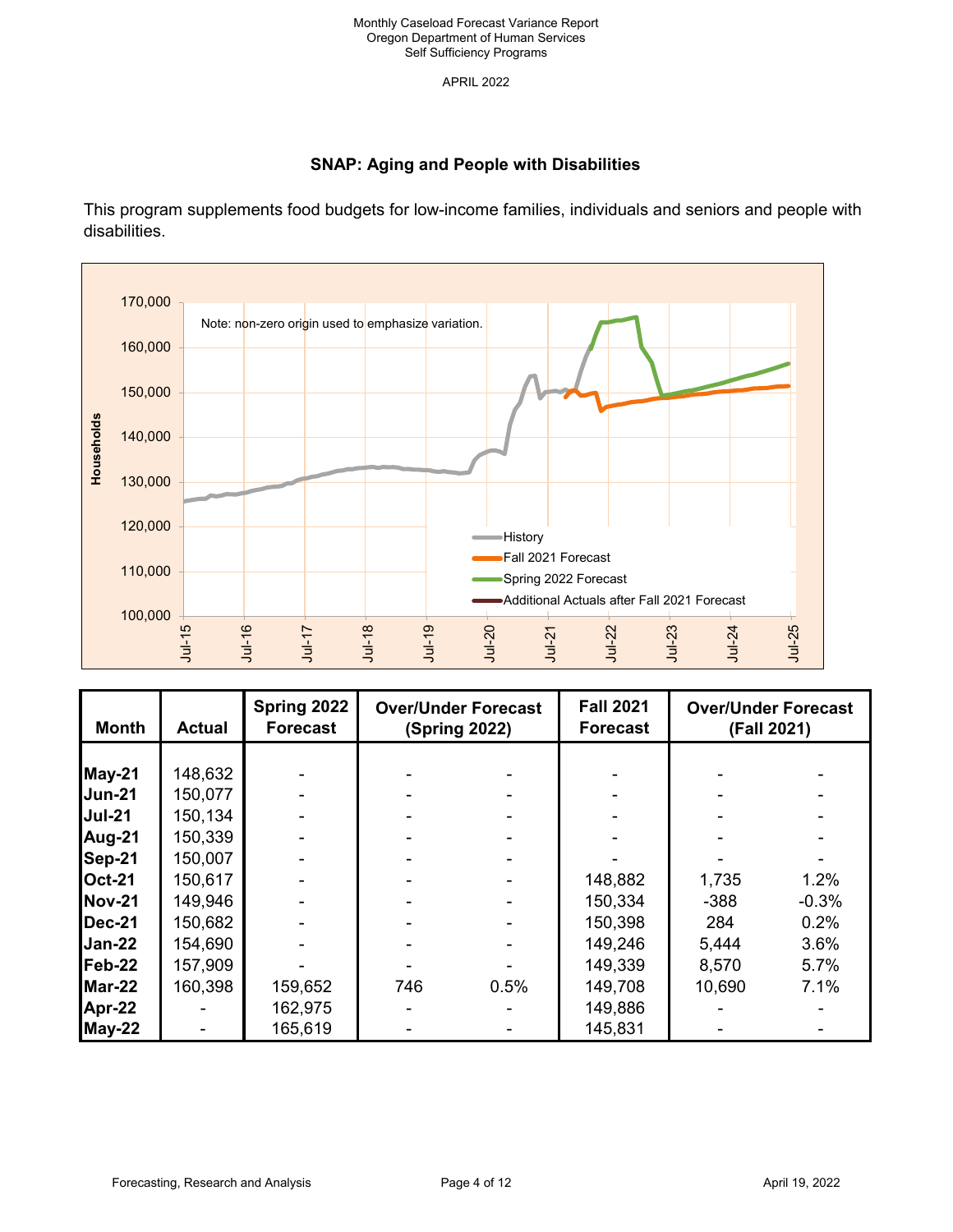# **Total Supplemental Nutrition Assistance Programs**

This program supplements food budgets for low-income families, individuals and seniors and people with disabilities.



| <b>Month</b>  | <b>Actual</b> | Spring 2022<br><b>Forecast</b> | <b>Over/Under Forecast</b><br><b>(Spring 2022)</b> |      | <b>Fall 2021</b><br><b>Forecast</b> | <b>Over/Under Forecast</b><br>(Fall 2021) |         |
|---------------|---------------|--------------------------------|----------------------------------------------------|------|-------------------------------------|-------------------------------------------|---------|
|               |               |                                |                                                    |      |                                     |                                           |         |
| <b>May-21</b> | 417,667       |                                |                                                    |      |                                     |                                           |         |
| <b>Jun-21</b> | 423,493       |                                |                                                    |      |                                     |                                           |         |
| <b>Jul-21</b> | 413,675       |                                |                                                    |      |                                     |                                           |         |
| Aug-21        | 410,540       |                                |                                                    |      |                                     |                                           |         |
| Sep-21        | 400,082       |                                |                                                    |      |                                     |                                           |         |
| <b>Oct-21</b> | 395,614       |                                |                                                    |      | 388,730                             | 6,884                                     | 1.8%    |
| <b>Nov-21</b> | 389,344       |                                |                                                    |      | 390,823                             | $-1,479$                                  | $-0.4%$ |
| <b>Dec-21</b> | 391,489       |                                |                                                    |      | 386,911                             | 4,578                                     | 1.2%    |
| <b>Jan-22</b> | 408,635       |                                |                                                    |      | 381,952                             | 26,683                                    | 7.0%    |
| $Feb-22$      | 420,919       |                                |                                                    |      | 379,843                             | 41,076                                    | 10.8%   |
| $Mar-22$      | 430,454       | 425,672                        | 4,782                                              | 1.1% | 378,090                             | 52,364                                    | 13.8%   |
| Apr-22        |               | 437,524                        |                                                    |      | 377,892                             |                                           |         |
| May-22        |               | 447,755                        |                                                    |      | 361,982                             |                                           |         |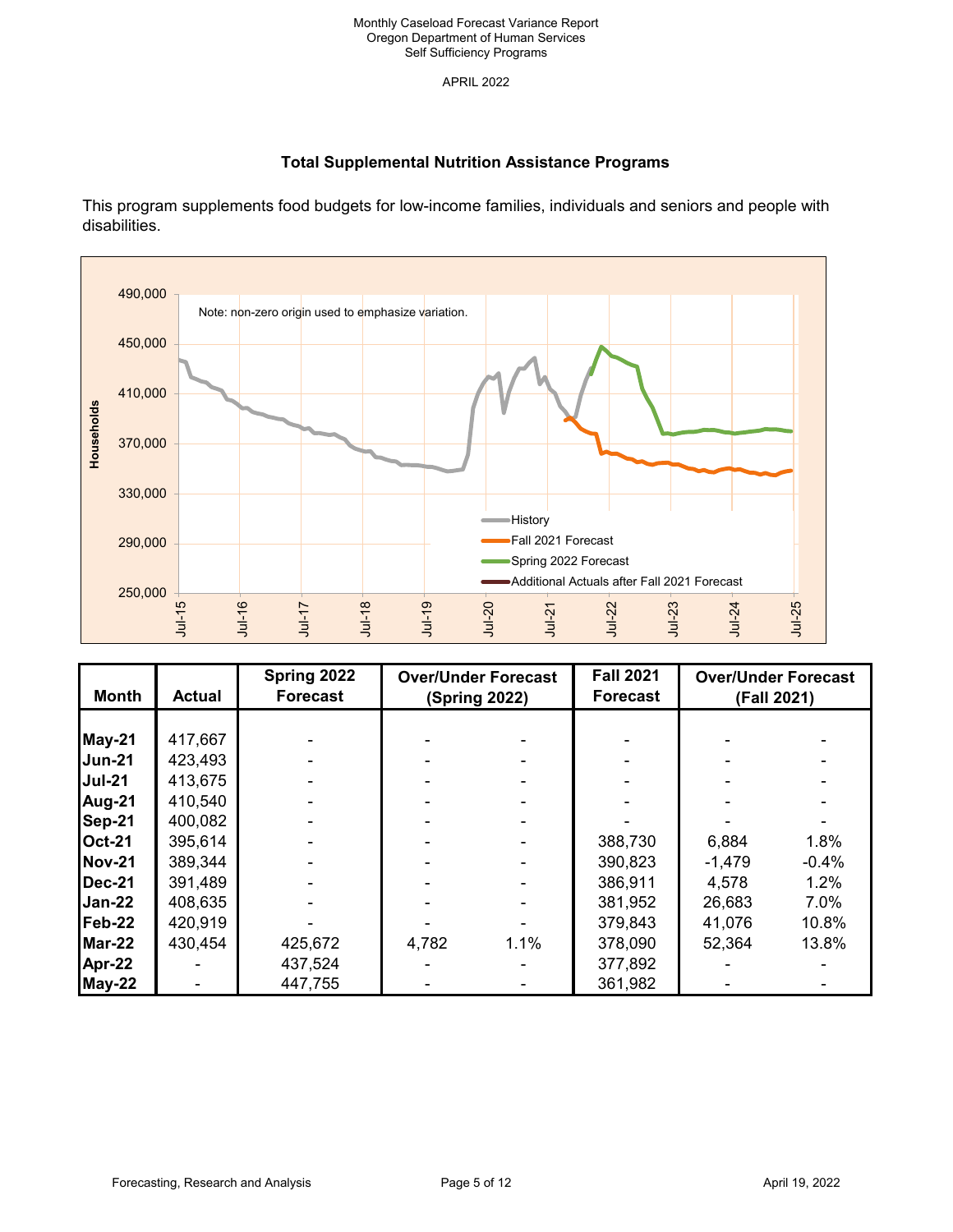# **Temporary Assistance for Needy Families - One Parent**

The Temporary Assistance for Needy Families (TANF) One Parent program provides services and cash grants to low-income families with one parent living in the home to help them become self-sufficient.



| <b>Month</b>  | <b>Actual</b> | Spring 2022<br><b>Forecast</b> | <b>Over/Under Forecast</b><br><b>(Spring 2022)</b> |      | <b>Fall 2021</b><br><b>Forecast</b> | <b>Over/Under Forecast</b><br>(Fall 2021) |       |
|---------------|---------------|--------------------------------|----------------------------------------------------|------|-------------------------------------|-------------------------------------------|-------|
|               |               |                                |                                                    |      |                                     |                                           |       |
| May-21        | 13,416        |                                |                                                    |      |                                     |                                           |       |
| <b>Jun-21</b> | 13,472        |                                |                                                    |      |                                     |                                           |       |
| <b>Jul-21</b> | 13,413        |                                |                                                    |      |                                     |                                           |       |
| Aug-21        | 13,291        |                                |                                                    |      |                                     |                                           |       |
| Sep-21        | 13,758        |                                |                                                    |      |                                     |                                           |       |
| <b>Oct-21</b> | 14,304        |                                |                                                    |      | 13,401                              | 903                                       | 6.7%  |
| <b>Nov-21</b> | 14,713        |                                |                                                    |      | 13,341                              | 1,372                                     | 10.3% |
| <b>Dec-21</b> | 14,961        |                                |                                                    |      | 13,413                              | 1,548                                     | 11.5% |
| Jan-22        | 15,220        |                                |                                                    |      | 13,427                              | 1,793                                     | 13.4% |
| Feb-22        | 15,527        |                                |                                                    |      | 13,303                              | 2,224                                     | 16.7% |
| Mar-22        | 15,493        | 15,248                         | 245                                                | 1.6% | 13,230                              | 2,263                                     | 17.1% |
| Apr-22        |               | 15,178                         |                                                    |      | 13,235                              |                                           |       |
| May-22        |               | 14,989                         |                                                    |      | 13,101                              |                                           |       |

NOTE: In order to deal with an overlap in monthly data reporting between TANF and the after-TANF benefit known as Employment Payments, TANF caseload counts have been revised, starting in May 2016. In any month where an Employment Payment has been authorized, the TANF case has been removed from the caseload count. This eliminates the possibility of duplicate counts.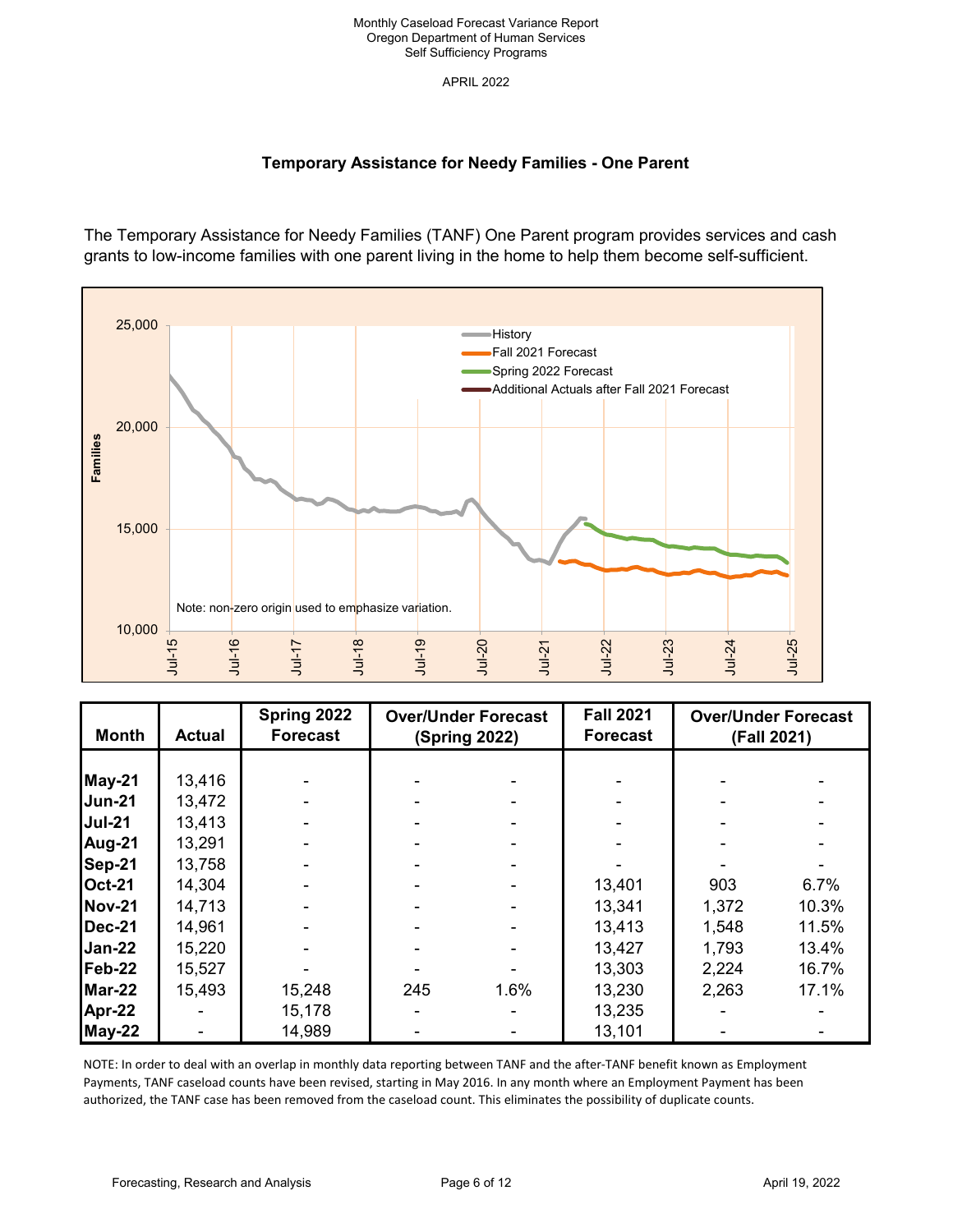# **Temporary Assistance for Needy Families - Two Parent**

The Temporary Assistance for Needy Families (TANF) Two Parent program provides services and cash grants to low-income families with two parents in the home to help them become self-sufficient.



| <b>Month</b>  | <b>Actual</b> | Spring 2022<br><b>Forecast</b> | <b>Over/Under Forecast</b><br>(Spring 2022) |      | <b>Fall 2021</b><br><b>Forecast</b> | <b>Over/Under Forecast</b><br>(Fall 2021) |       |
|---------------|---------------|--------------------------------|---------------------------------------------|------|-------------------------------------|-------------------------------------------|-------|
|               |               |                                |                                             |      |                                     |                                           |       |
| May-21        | 2,653         |                                |                                             |      |                                     |                                           |       |
| <b>Jun-21</b> | 2,669         |                                |                                             |      |                                     |                                           |       |
| <b>Jul-21</b> | 2,597         |                                |                                             |      |                                     |                                           |       |
| Aug-21        | 2,517         |                                |                                             |      |                                     |                                           |       |
| Sep-21        | 2,627         |                                |                                             |      |                                     |                                           |       |
| <b>Oct-21</b> | 2,784         |                                |                                             |      | 2,572                               | 212                                       | 8.2%  |
| <b>Nov-21</b> | 2,877         |                                |                                             |      | 2,624                               | 253                                       | 9.6%  |
| <b>Dec-21</b> | 2,974         |                                |                                             |      | 2,726                               | 248                                       | 9.1%  |
| <b>Jan-22</b> | 3,097         |                                |                                             |      | 2,821                               | 276                                       | 9.8%  |
| $Feb-22$      | 3,138         |                                |                                             |      | 2,829                               | 309                                       | 10.9% |
| $Mar-22$      | 3,135         | 3,049                          | 86                                          | 2.8% | 2,784                               | 351                                       | 12.6% |
| Apr-22        |               | 3,030                          |                                             |      | 2,762                               |                                           |       |
| May-22        |               | 2,999                          |                                             |      | 2,726                               |                                           |       |

NOTE: In order to deal with an overlap in monthly data reporting between TANF and the after-TANF benefit known as Employment Payments, TANF caseload counts have been revised, starting in May 2016. In any month where an Employment Payment has been authorized, the TANF case has been removed from the caseload count. This eliminates the possibility of duplicate counts.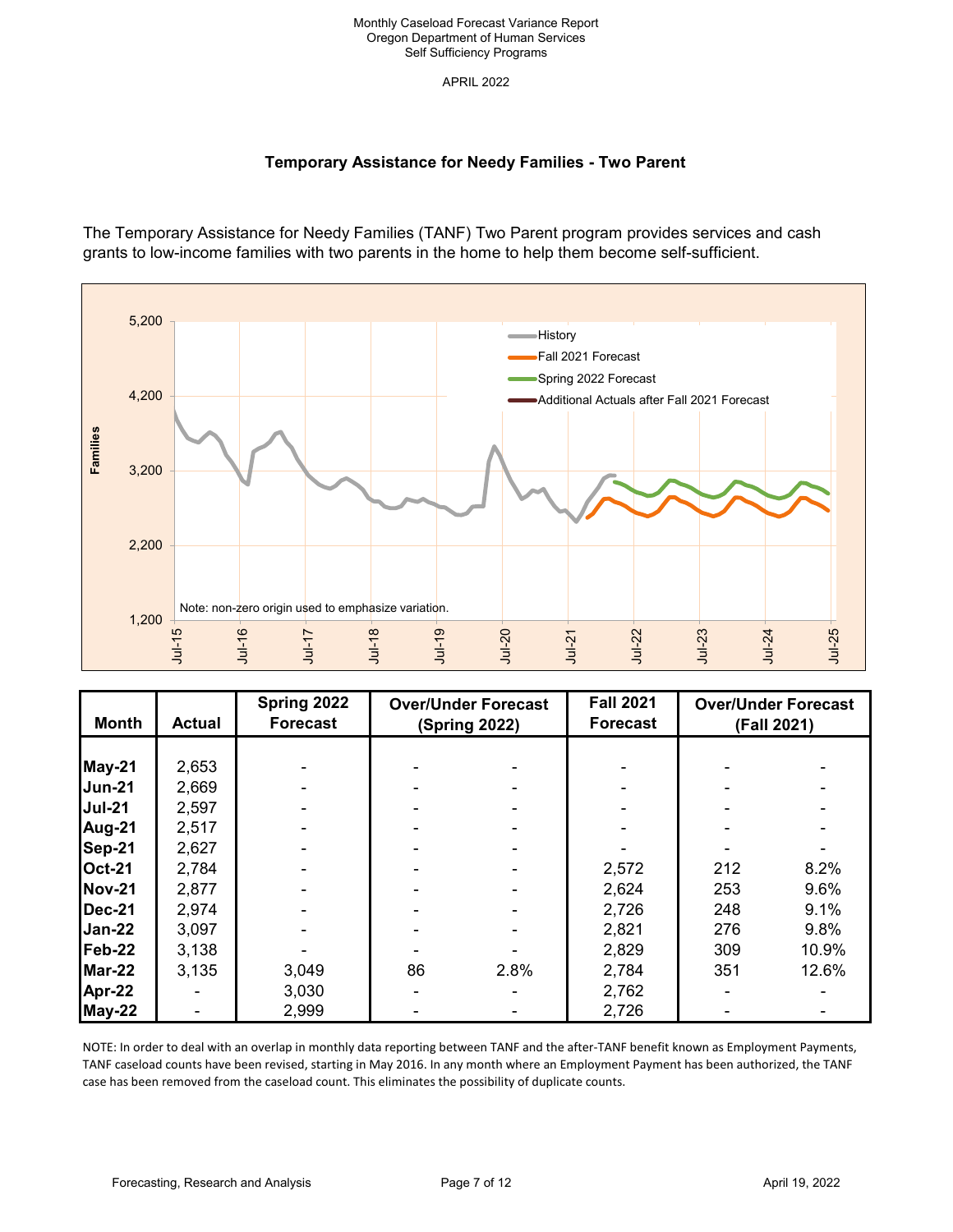APRIL 2022

# **Total Temporary Assistance for Needy Families**

The Temporary Assistance for Needy Families (TANF) program provides services and cash grants to lowincome families with children to help them become self-sufficient.



| <b>Month</b>  | <b>Actual</b>  | Spring 2022<br><b>Forecast</b> | <b>Over/Under Forecast</b><br><b>(Spring 2022)</b> |      | <b>Fall 2021</b><br><b>Forecast</b> | <b>Over/Under Forecast</b><br>(Fall 2021) |       |
|---------------|----------------|--------------------------------|----------------------------------------------------|------|-------------------------------------|-------------------------------------------|-------|
|               |                |                                |                                                    |      |                                     |                                           |       |
| May-21        | 16,069         |                                |                                                    |      |                                     |                                           |       |
| <b>Jun-21</b> | 16,141         |                                |                                                    |      |                                     |                                           |       |
| <b>Jul-21</b> | 16,010         |                                |                                                    |      |                                     |                                           |       |
| Aug-21        | 15,808         |                                |                                                    |      |                                     |                                           |       |
| Sep-21        | 16,385         |                                |                                                    |      |                                     |                                           |       |
| <b>Oct-21</b> | 17,088         |                                |                                                    |      | 15,973                              | 1,115                                     | 7.0%  |
| <b>Nov-21</b> | 17,590         |                                |                                                    |      | 15,965                              | 1,625                                     | 10.2% |
| <b>Dec-21</b> | 17,935         |                                |                                                    |      | 16,139                              | 1,796                                     | 11.1% |
| Jan-22        | 18,317         |                                |                                                    |      | 16,248                              | 2,069                                     | 12.7% |
| $Feb-22$      | 18,665         |                                |                                                    |      | 16,132                              | 2,533                                     | 15.7% |
| Mar-22        | 18,628         | 18,297                         | 331                                                | 1.8% | 16,014                              | 2,614                                     | 16.3% |
| Apr-22        |                | 18,208                         |                                                    |      | 15,997                              |                                           |       |
| May-22        | $\blacksquare$ | 17,988                         |                                                    |      | 15,827                              |                                           |       |

NOTE: In order to deal with an overlap in monthly data reporting between TANF and the after-TANF benefit known as Employment Payments, TANF caseload counts have been revised, starting in May 2016. In any month where an Employment Payment has been authorized, the TANF case has been removed from the caseload count. This eliminates the possibility of duplicate counts.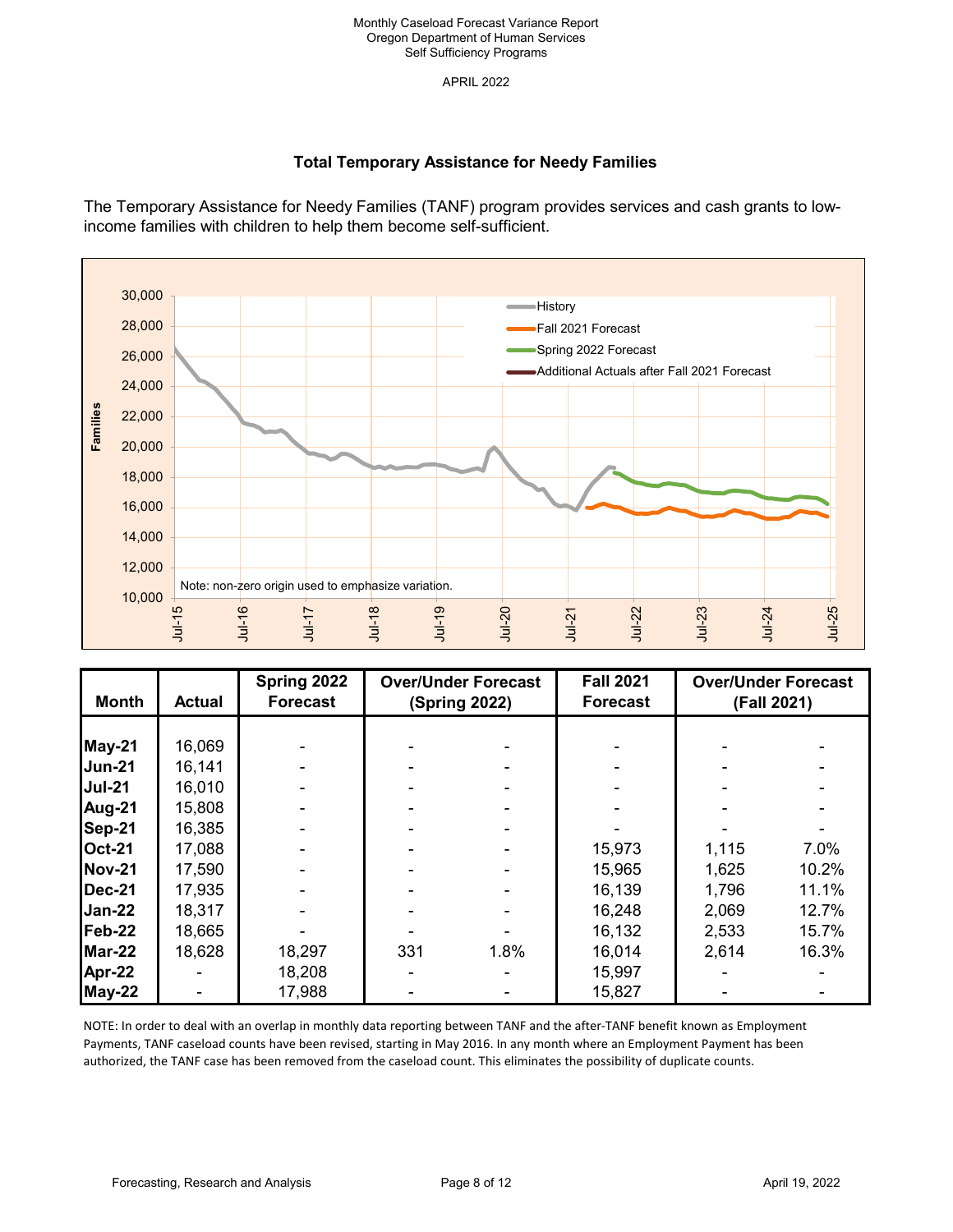# **TANF Employment Payments**

TANF Employment Payments (TANF-EP) provides short-term financial assistance (3 months) for families after exiting TANF. Cases began transitioning to TANF-EP in May, 2016.



| Month         | <b>Actual</b> | Spring 2022<br><b>Forecast</b> | <b>Over/Under Forecast</b><br><b>(Spring 2022)</b> |      | <b>Fall 2021</b><br><b>Forecast</b> | <b>Over/Under Forecast</b><br>(Fall 2021) |          |
|---------------|---------------|--------------------------------|----------------------------------------------------|------|-------------------------------------|-------------------------------------------|----------|
|               |               |                                |                                                    |      |                                     |                                           |          |
| May-21        | 778           |                                |                                                    |      |                                     |                                           |          |
| <b>Jun-21</b> | 763           |                                |                                                    |      |                                     |                                           |          |
| <b>Jul-21</b> | 799           |                                |                                                    |      |                                     |                                           |          |
| Aug-21        | 824           |                                |                                                    |      |                                     |                                           |          |
| Sep-21        | 869           |                                |                                                    |      |                                     |                                           |          |
| <b>Oct-21</b> | 869           |                                |                                                    |      | 873                                 | -4                                        | $-0.5%$  |
| <b>Nov-21</b> | 818           |                                |                                                    |      | 924                                 | $-106$                                    | $-11.5%$ |
| $Dec-21$      | 863           |                                |                                                    |      | 972                                 | $-109$                                    | $-11.2%$ |
| $Jan-22$      | 900           |                                |                                                    |      | 913                                 | $-13$                                     | $-1.4%$  |
| Feb-22        | 898           |                                |                                                    |      | 824                                 | 74                                        | 9.0%     |
| Mar-22        | 942           | 909                            | 33                                                 | 3.6% | 785                                 | 157                                       | 20.0%    |
| Apr-22        |               | 940                            |                                                    |      | 762                                 |                                           |          |
| $May-22$      |               | 1,058                          |                                                    |      | 797                                 |                                           |          |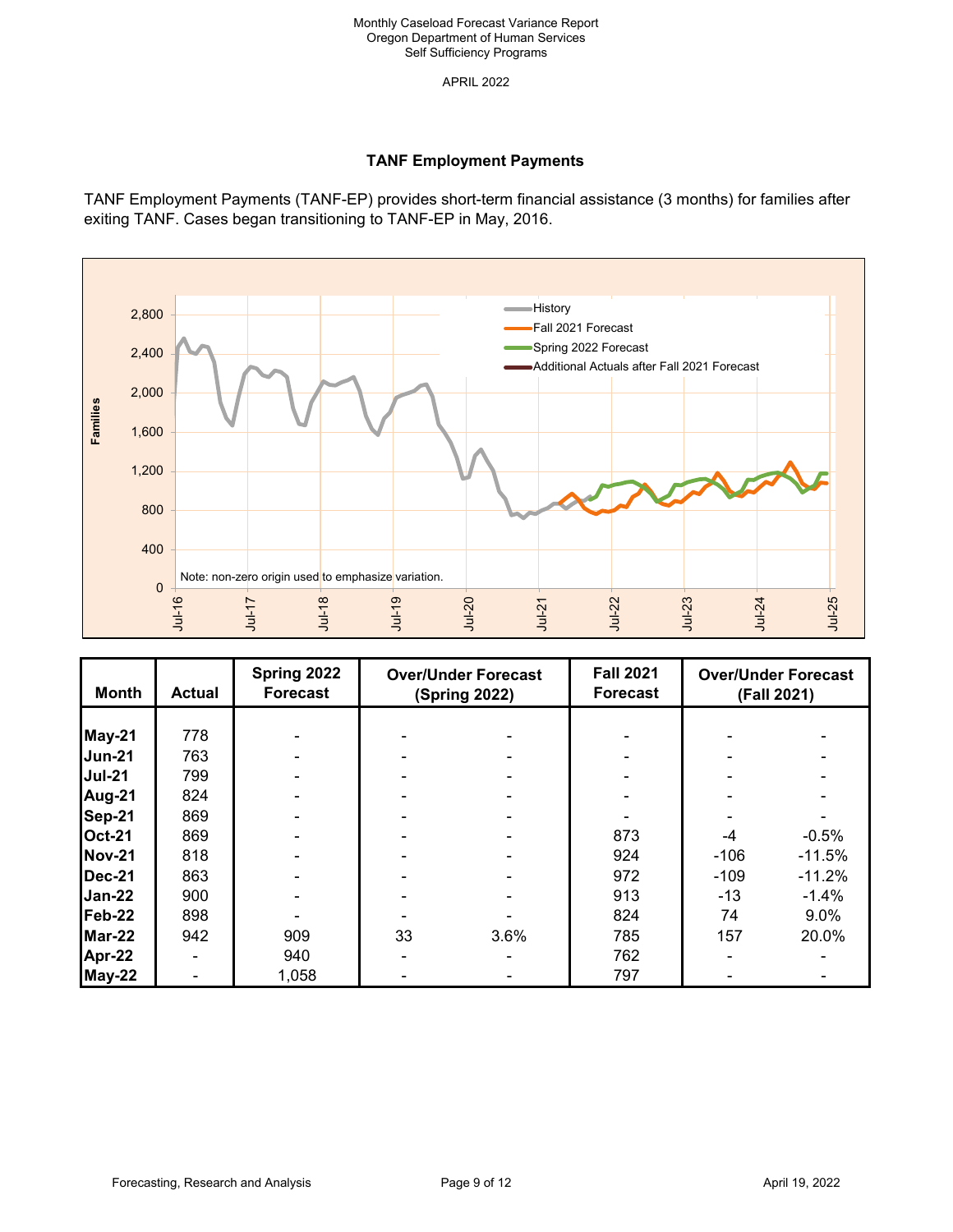APRIL 2022

### **Pre-SSI**

Pre-SSI provides temporary benefits for families while they apply for SSI.



| <b>Month</b>  | <b>Actual</b> | Spring 2022<br><b>Forecast</b> | <b>Over/Under Forecast</b><br><b>(Spring 2022)</b> |         | <b>Fall 2021</b><br><b>Forecast</b> | <b>Over/Under Forecast</b><br>(Fall 2021) |         |
|---------------|---------------|--------------------------------|----------------------------------------------------|---------|-------------------------------------|-------------------------------------------|---------|
|               |               |                                |                                                    |         |                                     |                                           |         |
| May-21        | 163           |                                |                                                    |         |                                     |                                           |         |
| <b>Jun-21</b> | 161           |                                |                                                    |         |                                     |                                           |         |
| <b>Jul-21</b> | 149           |                                |                                                    |         |                                     |                                           |         |
| Aug-21        | 146           |                                |                                                    |         |                                     |                                           |         |
| Sep-21        | 140           |                                |                                                    |         |                                     |                                           |         |
| <b>Oct-21</b> | 133           |                                |                                                    |         | 139                                 | -6                                        | $-4.3%$ |
| <b>Nov-21</b> | 130           |                                |                                                    |         | 138                                 | -8                                        | $-5.8%$ |
| <b>Dec-21</b> | 134           |                                |                                                    |         | 136                                 | $-2$                                      | $-1.5%$ |
| $Jan-22$      | 132           |                                |                                                    |         | 135                                 | $-3$                                      | $-2.2%$ |
| Feb-22        | 132           |                                |                                                    |         | 135                                 | $-3$                                      | $-2.2%$ |
| $Mar-22$      | 128           | 133                            | $-5$                                               | $-3.8%$ | 133                                 | $-5$                                      | $-3.8%$ |
| Apr-22        |               | 133                            |                                                    |         | 132                                 |                                           |         |
| <b>May-22</b> |               | 135                            |                                                    |         | 132                                 |                                           |         |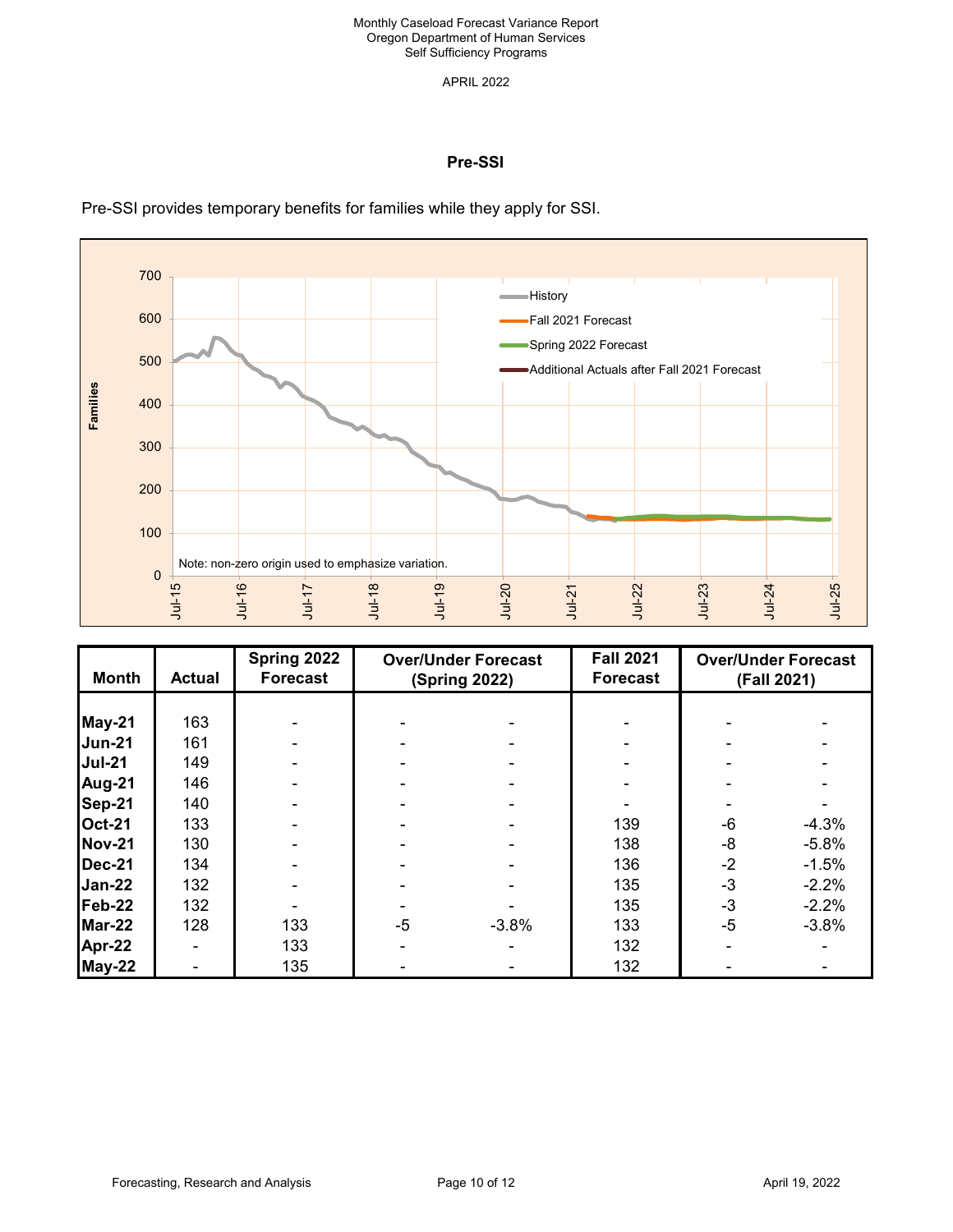## **Temporary Assistance for Domestic Violence Survivors-With Payment**

### **Note: Due to the rollout of the integrated eligibility system, the likelihood of errant counts is high for this caseload. Therefore, these data will not be reported until accuracy can be verified.**

Temporary Assistance for Domestic Violence Survivors (TA-DVS) provides short-term financial assistance (up to 90 days) for individuals fleeing an abusive partner or family member.



| <b>Month</b>  | <b>Actual</b> | Spring 2022<br>Forecast | <b>Over/Under Forecast</b><br><b>(Spring 2022)</b> |       | <b>Fall 2021</b><br><b>Forecast</b> | <b>Over/Under Forecast</b><br>(Fall 2021) |        |
|---------------|---------------|-------------------------|----------------------------------------------------|-------|-------------------------------------|-------------------------------------------|--------|
|               |               |                         |                                                    |       |                                     |                                           |        |
| May-21        | 163           |                         |                                                    |       |                                     |                                           |        |
| <b>Jun-21</b> | 225           |                         |                                                    |       |                                     |                                           |        |
| <b>Jul-21</b> | 217           |                         |                                                    |       |                                     |                                           |        |
| Aug-21        | 263           |                         |                                                    |       |                                     |                                           |        |
| Sep-21        | 247           |                         |                                                    |       |                                     |                                           |        |
| <b>Oct-21</b> | 270           |                         |                                                    |       | 241                                 | 29                                        | 12.0%  |
| <b>Nov-21</b> | 249           |                         |                                                    |       | 199                                 | 50                                        | 25.1%  |
| <b>Dec-21</b> | 253           |                         |                                                    |       | 191                                 | 62                                        | 32.5%  |
| $Jan-22$      | 271           |                         |                                                    |       | 165                                 | 106                                       | 64.2%  |
| Feb-22        | 227           |                         |                                                    |       | 139                                 | 88                                        | 63.3%  |
| $Mar-22$      | 305           | 252                     | 53                                                 | 21.0% | 150                                 | 155                                       | 103.3% |
| Apr-22        |               | 260                     |                                                    |       | 162                                 |                                           |        |
| May-22        |               | 281                     |                                                    |       | 183                                 |                                           |        |